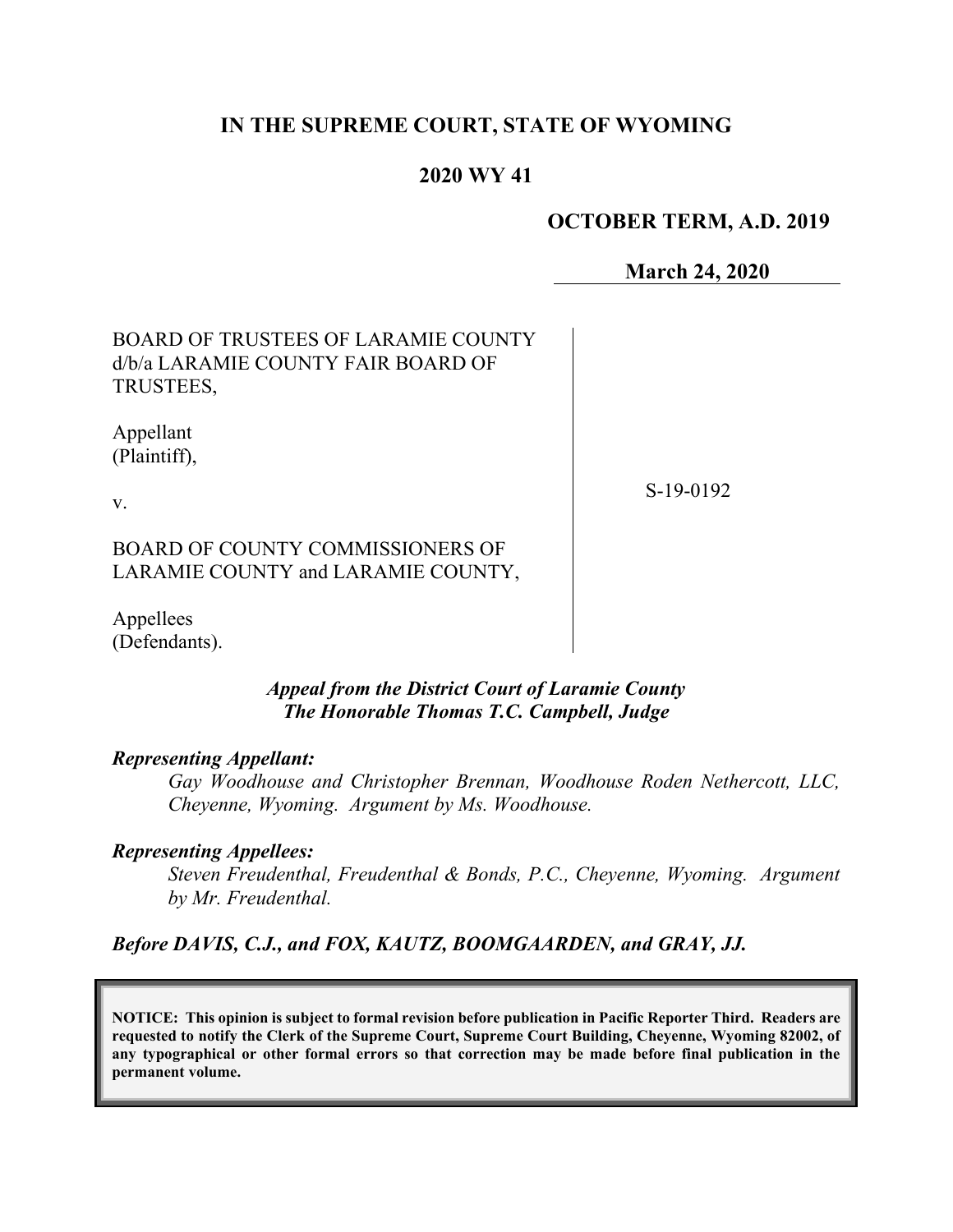### **FOX, Justice.**

[¶1] The Board of County Commissioners of Laramie County (Commissioners) passed a resolution dissolving the Laramie County Fair Board of Trustees (Fair Board) and assigning a new entity, the "Laramie County Events Department" (Events Department) the task of "operati[ng] and carrying forward" the county fair. The Fair Board sought a declaration that the Commissioners had no authority to dissolve the Fair Board, or to reallocate tax money originally collected for the Fair Board's use. On motions for summary judgment, the district court concluded that the Commissioners had authority to dissolve the Fair Board and entered declaratory relief in their favor. We reverse and remand.

### *ISSUES*

[¶2] The parties raise various issues that we consolidate and rephrase:

1. Does the Fair Board have standing to maintain this declaratory judgment action?

2. Do the Commissioners have implied authority to dissolve the Fair Board?

## *FACTS*

[¶3] For many years, the Fair Board has been responsible for running the annual Laramie County Fair, "one of the oldest and largest fairs in the state of Wyoming." The county fair hosts various events, including "Mutton Bustin', Pig Wrestling, demolition derby, wagon rides," and prize animal showcases. More recently, the Fair Board has been tasked with overseeing operations beyond these traditional county fair events, including an RV campground, a rodeo arena, meeting halls, and a disc golf course, among others. One such development is the ongoing "Archer Complex" project, a multiuse facility designed to host a variety of events, including "trade shows, expositions, sporting events, RV rallies, concerts, [and] horse and stock shows[.]"

[¶4] In November 2018, the Commissioners passed a resolution dissolving the Fair Board (Resolution). In its place, the Commissioners created the "Laramie County Events Department," tasked with managing and "carrying forward . . . the Laramie County Fair" and other Laramie County recreational activities, grounds, and facilities. It also created the "Laramie County Events Advisory Board," which was to "function in an advisory capacity" to the Events Department. According to the Commissioners, the "decision was driven by our need to consolidate our recreational and event-related activities and operations throughout the county." During the public hearing on the Resolution, the Commissioners maintained that the fair would "continue to be the best fair in the country,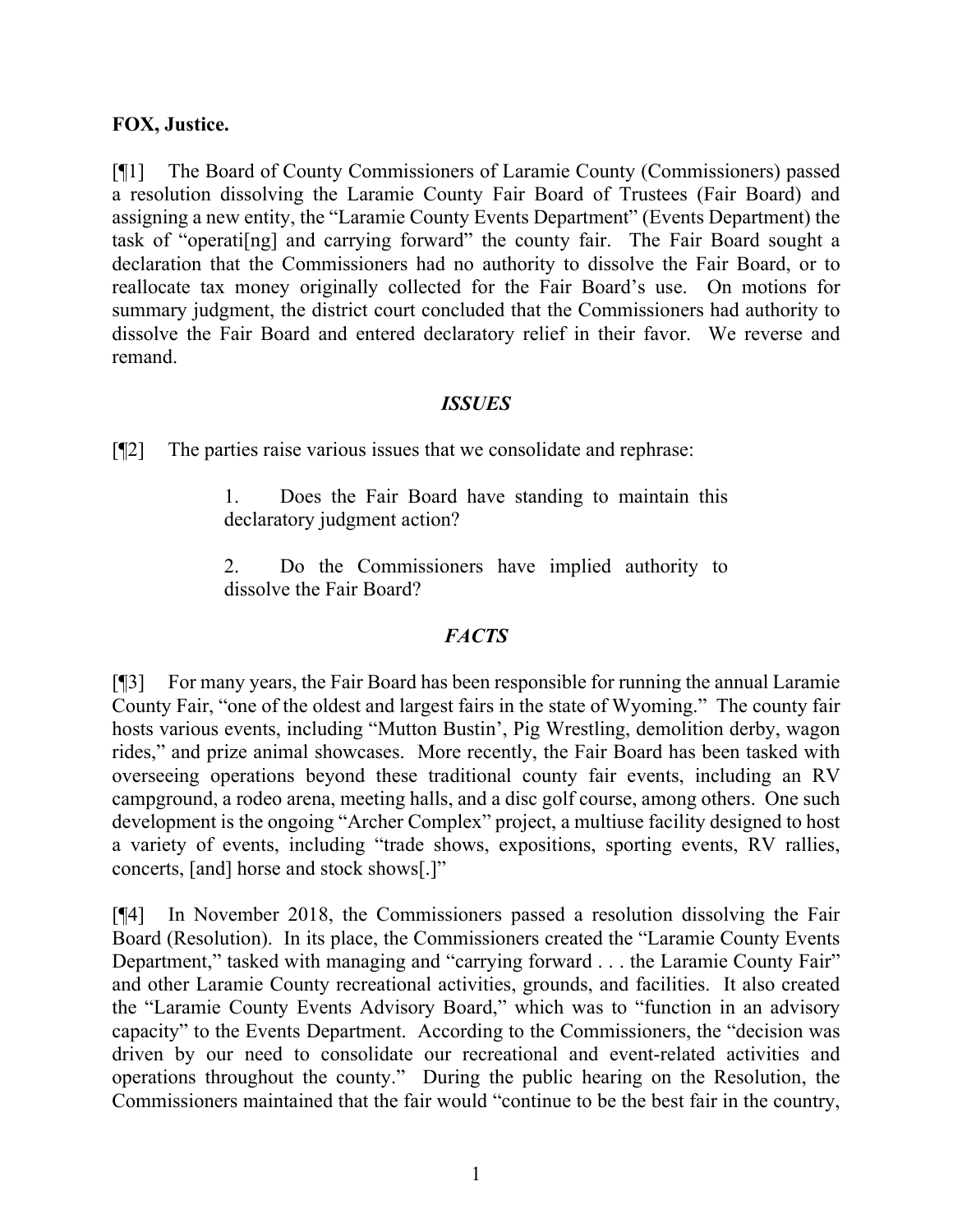certainly the best fair in Wyoming"; that funding for the fair would not be cut; and that they "want[ed] the fair to succeed [and] to grow."

[¶5] The Fair Board filed this action shortly after the Commissioners passed the Resolution, seeking a declaration "whether or not the Laramie County Commissioners have the authority to dissolve the Laramie County Fair Board of Trustees and substitute in its place an 'Events Advisory Board.'" It also sought a declaration whether the Commissioners had authority to reallocate tax money originally collected for the Fair Board's use. Following the parties' cross-motions for summary judgment, the district court concluded that the Commissioners had implied authority to dissolve the Fair Board and, because it had been dissolved, that the Fair Board lacked standing to challenge reallocation of collected tax money. The Fair Board timely appealed.

## *STANDARD OF REVIEW*

[¶6] Our standard of review of a district court's summary judgment ruling is wellestablished:

> We review a district court's order granting summary judgment *de novo* and afford no deference to the district court's ruling. *Thornock v. PacifiCorp*, 2016 WY 93, ¶ 10, 379 P.3d 175, 179 (Wyo. 2016). This Court reviews the same materials and uses the same legal standard as the district court. *Id.* The record is assessed from the vantage point most favorable to the party opposing the motion, and we give a party opposing summary judgment the benefit of all favorable inferences that may fairly be drawn from the record. *Id.* A material fact is one that would have the effect of establishing or refuting an essential element of the cause of action or defense asserted by the parties. *Id.*

*In re Estate of Weeks*, 2018 WY 112, ¶ 15, 427 P.3d 729, 734 (Wyo. 2018) (quoting *White v. Wheeler*, 2017 WY 146, ¶ 14, 406 P.3d 1241, 1246 (Wyo. 2017)). Whether a party has standing to maintain a declaratory judgment action is a question of law that we review de novo. *Williams v. State ex rel. Univ. of Wyo. Bd. of Trs.*, 2019 WY 90, ¶ 7, 448 P.3d 222, 226 (Wyo. 2019). Likewise, whether the Commissioners have authority to dissolve the Fair Board raises a question of statutory interpretation that we review de novo. *Delcon Partners LLC v. Wyo. Dep't of Rev.*, 2019 WY 106, ¶ 7, 450 P.3d 682, 684 (Wyo. 2019).

## *DISCUSSION*

## *I. The Fair Board has standing to maintain this declaratory judgment action*

[¶7] The Commissioners argue the Fair Board lacks standing to bring this declaratory judgment action because: 1) neither it nor its members suffered financial harm because of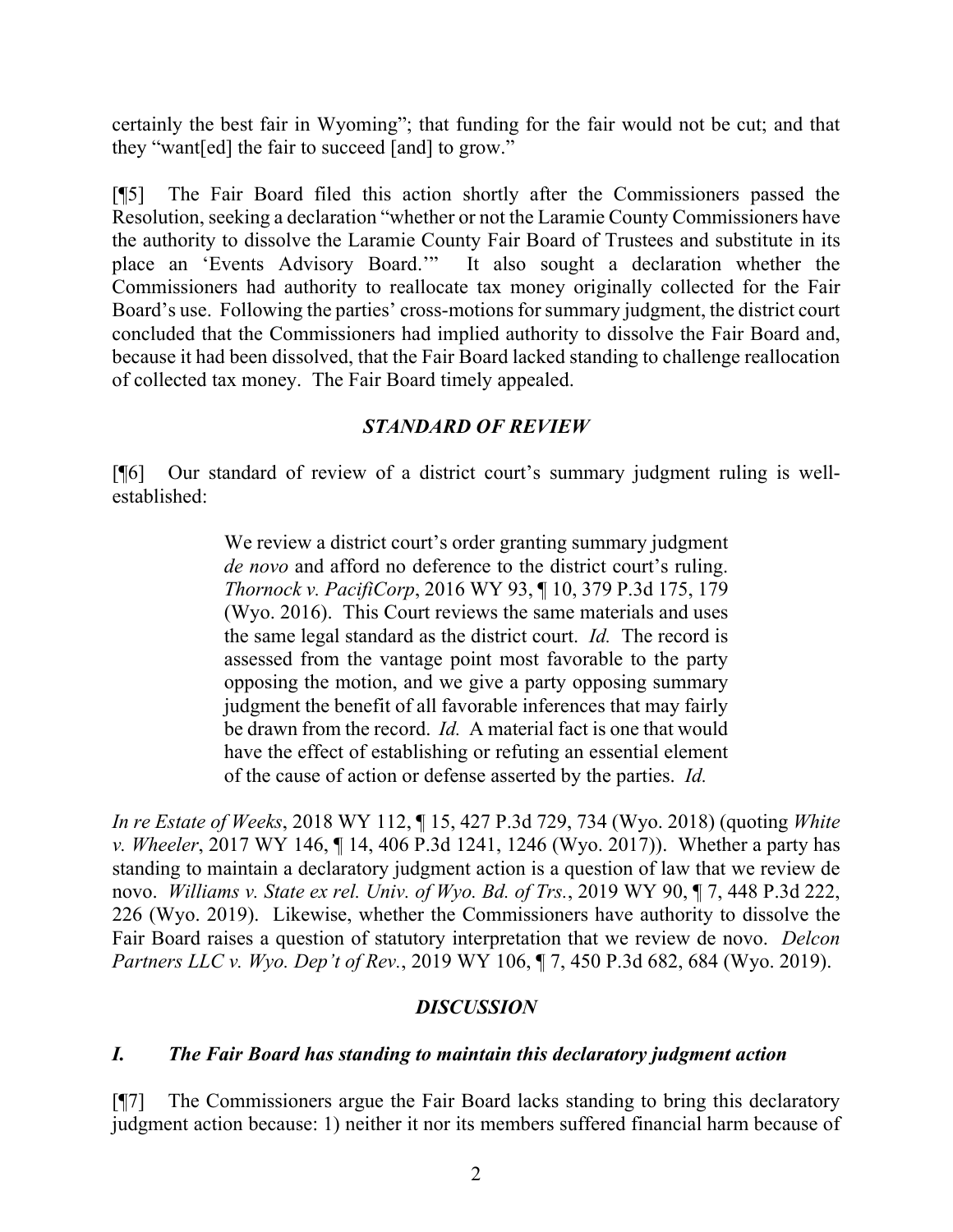the dissolution; 2) a judgment from this Court "cannot operate effectively upon the question of who controls the monies, means and methods of managing the various recreation and entertainment assets of Laramie County"; 3) a judicial determination from this Court will not have the force and effect of a final judgment; and 4) the members of the Fair Board have no property or liberty interest in their positions on the Fair Board.

[¶8] "A party generally has standing if it is 'properly situated to assert an issue for judicial determination.'" *In re Estate of Stanford*, 2019 WY 94, ¶ 9, 448 P.3d 861, 864 (Wyo. 2019) (quoting *Gheen v. State ex rel. Dep't of Health, Div. of Healthcare Financing/EqualityCare*, 2014 WY 70, ¶ 16, 326 P.3d 918, 923 (Wyo. 2014)). The existence of standing does not hinge on a party having a property or liberty interest. Those inquiries are relevant to whether a party has been deprived of procedural due process, an issue not before the Court. *See Crofts v. State ex rel. Dep't of Game & Fish*, 2016 WY 4, ¶ 27, 367 P.3d 619, 626 (Wyo. 2016) ("In order to establish a procedural due process claim, [a litigant] must first demonstrate that she possessed a property or liberty interest."). Instead, our four-part test from *Brimmer v. Thomson*, 521 P.2d 574, 578 (Wyo. 1974), determines whether a party has standing.

> First, a justiciable controversy requires parties having existing and genuine, as distinguished from theoretical, rights or interests. Second, the controversy must be one upon which the judgment of the court may effectively operate, as distinguished from a debate or argument evoking a purely political, administrative, philosophical or academic conclusion. Third, it must be a controversy the judicial determination of which will have the force and effect of a final judgment in law or decree in equity upon the rights, status or other legal relationships of one or more of the real parties in interest, or, wanting these qualities be of such great and overriding public moment as to constitute the legal equivalent of all of them. Finally, the proceedings must be genuinely adversary in character and not a mere disputation, but advanced with sufficient militancy to engender a thorough research and analysis of the major issues. Any controversy lacking these elements becomes an exercise in academics and is not properly before the courts for solution.

*Allred v. Bebout*, 2018 WY 8, ¶ 37, 409 P.3d 260, 270 (Wyo. 2018).

[¶9] Here, the Fair Board has an existing or genuine right at stake because resolution of this action will determine whether it continues to exist. The Fair Board has a genuine interest in its existence, regardless of whether it or any of its members might suffer financial harm by its dissolution. A judgment declaring whether the Commissioners have authority to dissolve the Fair Board will effectively operate on that interest and have the force and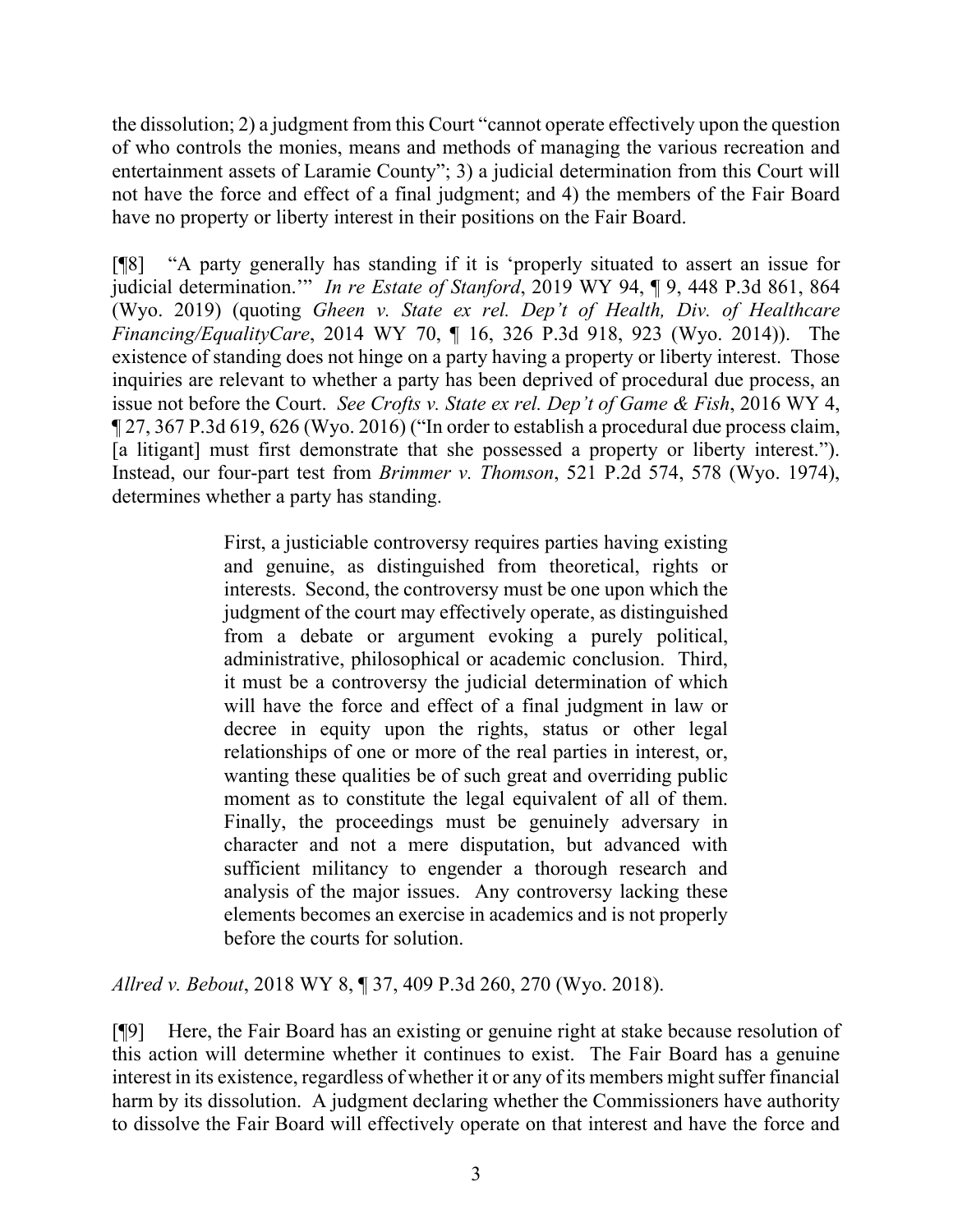effect of law because it will finally determine the legal status of the Fair Board. Finally, the parties' divergent positions and arguments convince us that this proceeding is genuinely adverse in character.This controversy satisfies the *Brimmer* test.

# *II. The Commissioners do not have the implied authority to dissolve the Fair Board in these circumstances*

[¶10] The district court concluded that the Commissioners "possess the implied power to dissolve a board that they were granted the power to create," citing "their express power to create the Board in the first instance" under Wyo. Stat. Ann. § 18-9-101(a)(iii). On appeal, the Fair Board argues the district court's conclusion is contrary to the plain language of Wyo. Stat. Ann. §§ 18-9-101 and 102. Section 18-9-101 states:

(a) Each board of county commissioners may:

(i) Acquire lands and other property for fairgrounds, airports, parks and pleasure grounds;

(ii) Construct, maintain and operate a public auditorium, athletic fields, civic center or other community building, which may be designated as a memorial to the war veterans of the United States of America;

(iii) Appoint a board of trustees to control, maintain and manage the fairgrounds, airports, parks and pleasure grounds and to conduct agricultural, industrial and other fairs and exhibitions;

(iv) Levy taxes, issue bonds or incur indebtedness as then authorized by law for other county purposes. The taxes shall be levied and collected as are other county taxes and the taxes collected, together with other monies received shall be expended as authorized under this section. Monies in the fund shall be expended only by the board of trustees.

. . . .

Wyo. Stat. Ann. § 18-9-101 (LexisNexis 2019). The following section, Wyo. Stat. Ann. § 18-9-102, states in pertinent part:

> (a) The board of trustees provided by W.S.  $18-9-101(a)(iii)$ shall be composed of not less than five (5) nor more than nine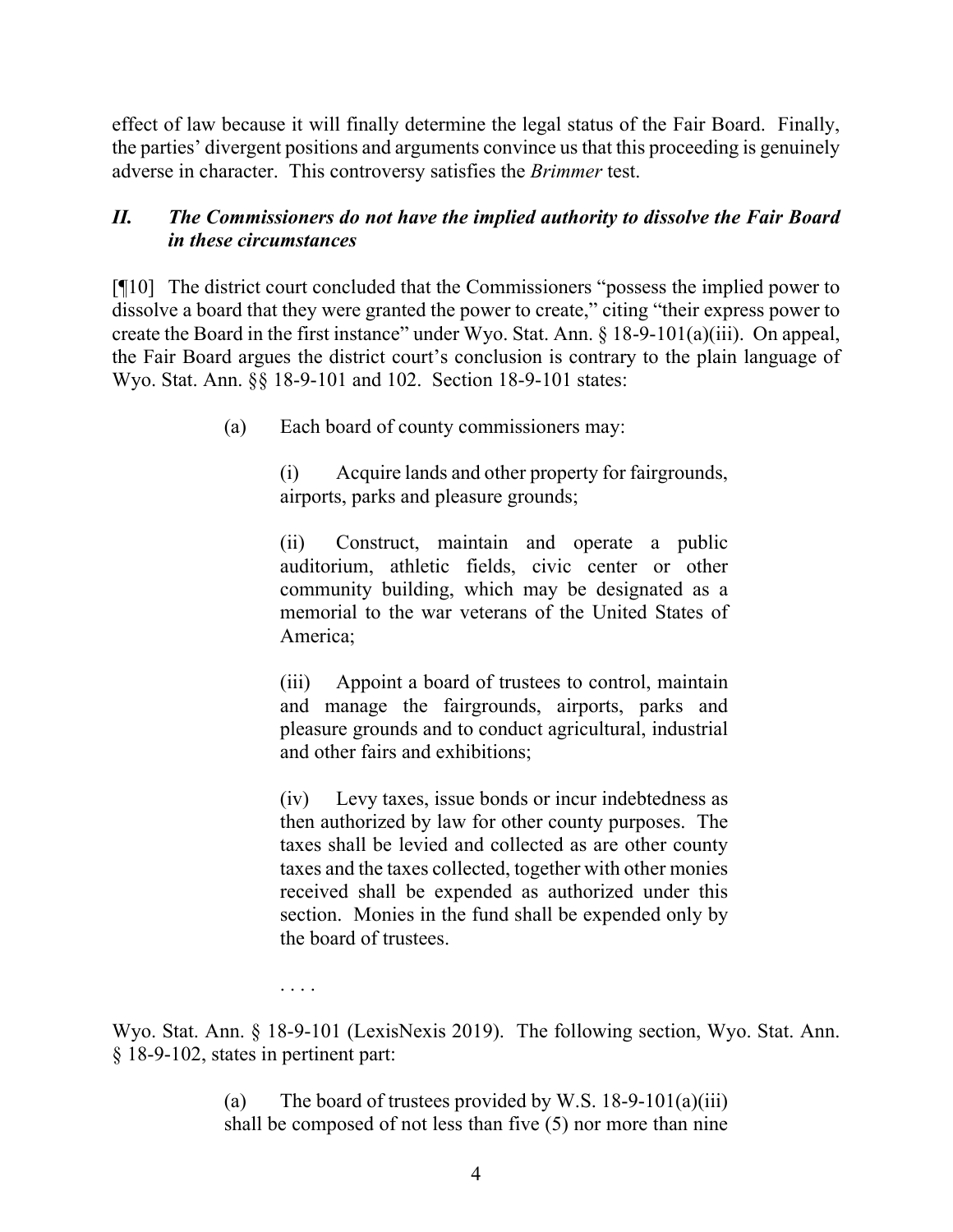(9) competent citizens of the county appointed by the board of county commissioners. Trustees shall serve five (5) year terms which shall be staggered. The board of county commissioners shall annually appoint a successor to the trustee whose term expires. . . .

(b) As soon as the original board has been appointed they shall organize by electing a chairman, secretary and treasurer of the board. As soon as they organize they shall file without fee a certificate showing their organization with the county clerk and the secretary of state. Upon filing the certificate the board of trustees is a body corporate, empowered to sue and be sued  $\ldots$ .

(c) No member of the board of trustees shall be personally liable for any action or procedure of the board. The board has perpetual existence and it is not necessary to file any certificate other than that filed upon the original organization.

(d) Each year when a new member of the board is appointed the trustees shall meet and again organize by electing a chairman, secretary and treasurer. Each member of the board shall serve without compensation . . . .

[¶11] The parties agree these statutes give the Commissioners the express authority to create a Fair Board; they have conflicting views on whether the law also provides the implied authority to dissolve the Fair Board. The issue is subject to our general rules of statutory interpretation:

> [O]ur goal is to give effect to the intent of the legislature, and we "attempt to determine the legislature's intent based primarily on the plain and ordinary meaning of the words used in the statute." Where legislative intent is discernible a court should give effect to the "most likely, most reasonable, interpretation of the statute, given its design and purpose."

> We therefore construe each statutory provision *in pari materia*, giving effect to every word, clause, and sentence according to their arrangement and connection. To ascertain the meaning of a given law, we also consider all statutes relating to the same subject or having the same general purpose and strive to interpret them harmoniously. We presume that the legislature has acted in a thoughtful and rational manner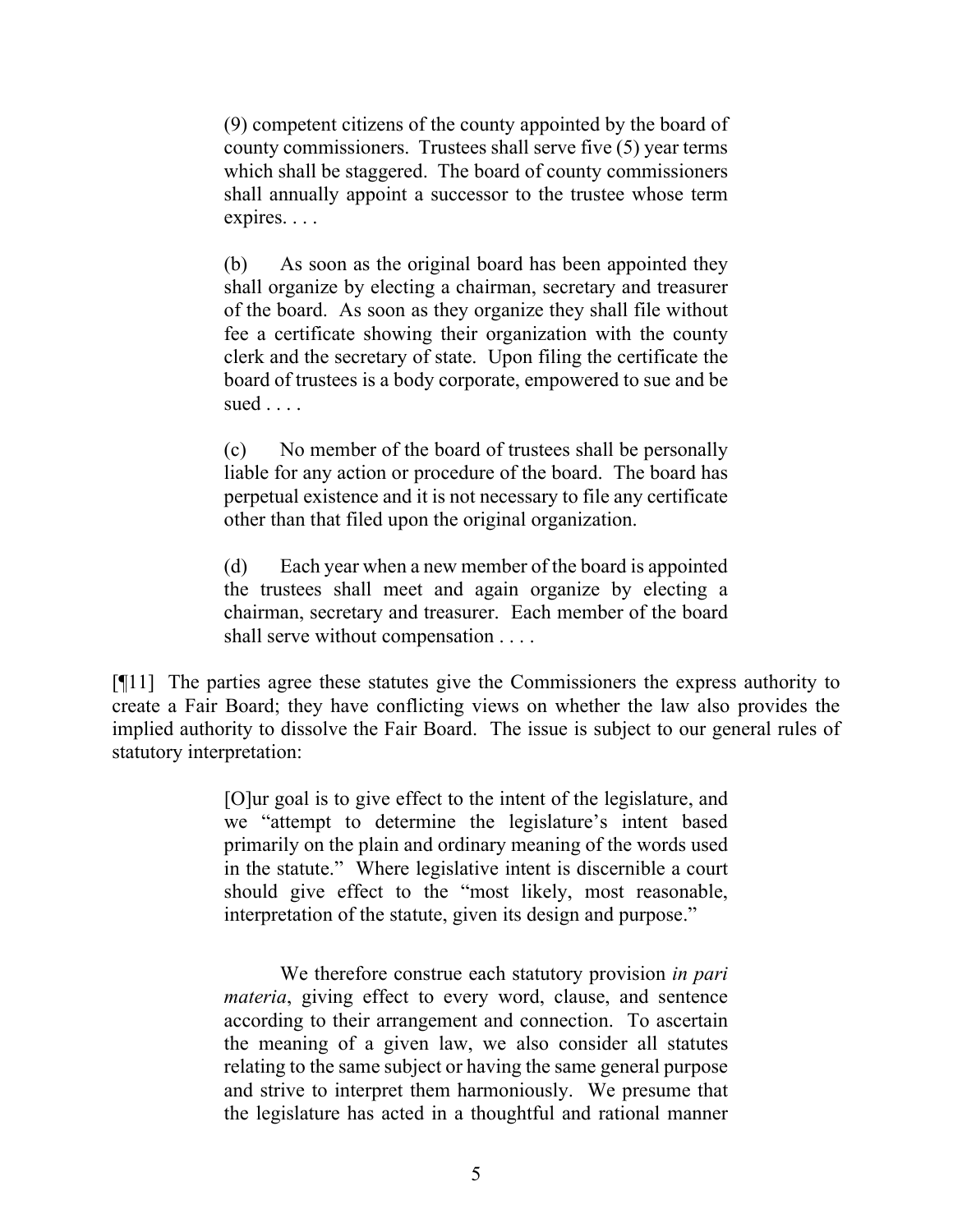with full knowledge of existing law, and that it intended new statutory provisions to be read in harmony with existing law and as part of an overall and uniform system of jurisprudence. When the words used convey a specific and obvious meaning, we need not go farther and engage in statutory construction.

*Herrick v. Jackson Hole Airport Bd.*, 2019 WY 118, ¶ 20, 452 P.3d 1276, 1282 (Wyo. 2019) (quoting *Wyo. Jet Ctr., LLC v. Jackson Hole Airport Bd.*, 2019 WY 6, ¶ 12, 432 P.3d 910, 915 (Wyo. 2019)).

[¶12] The role of the county in the administration of state government also guides our analysis. "A county is a political subdivision of the state, created to aid in the administration of government." *Bd. of Cty. Comm'rs for Sublette Cty. v. Exxon Mobil Corp.*, 2002 WY 151, ¶ 22, 55 P.3d 714, 721 (Wyo. 2002) (quoting *Dunnegan v. Laramie Cty. Comm'rs*, 852 P.2d 1138, 1142 (Wyo. 1993); *accord Laramie Cty. Comm'rs v. Albany Cty. Comm'rs*, 92 U.S. 307, 308-312, 23 L.Ed. 552 (1875) (explaining that counties, cities, and towns "are but subdivisions of the State, deriving even their existence from the legislature"); *Carter v. Bd. of Cty. Comm'rs of Laramie Cty.*, 518 P.2d 142, 144 (Wyo. 1974) ("[T]he legislature may delegate a part of its power over local subjects to municipal corporations, county boards, and other public bodies . . . for the purpose of local selfgovernment.") (citing *Bd. of Trs. of Mem'l Hosp. of Sheridan Cty. v. Pratt*, 262 P.2d 682, 687 (Wyo. 1953)). Accordingly, counties "have no sovereignty independent from that of the state, and the only power available to them is the power that has been delegated to them by the state." *Seherr-Thoss v. Teton Cty. Bd. of Cty. Comm'rs*, 2014 WY 82, ¶ 24, 329 P.3d 936, 946 (Wyo. 2014) (quoting *Ahearn v. Town of Wheatland*, 2002 WY 12, ¶ 14, 39 P.3d 409, 416 (Wyo. 2002)). "As an arm of the state, the county has only those powers expressly granted by the constitution or statutory law or reasonably implied from powers granted." *Ford v. Bd. of Cty. Comm'rs of Converse Cty.*, 924 P.2d 91, 95 (Wyo. 1996) (quoting *Bd. of Cty. Comm'rs of Laramie Cty. v. Dunnegan*, 884 P.2d 35, 40 (Wyo. 1994)). Specifically, those powers include:

> First, those granted by express words; second, those necessarily or fairly implied in or incident to the powers expressly granted; third, those essential to the accomplishment of the declared objects and purposes not simply convenient, but indispensable. Any fair, reasonable, substantial doubt concerning the existence of power is resolved by the courts against the [county], and the power is denied. Dillon on Municipal Corp., 5th ed., [§ 237.] The rule of strict construction does not apply to the mode adopted by the [county] to carry into effect powers expressly or plainly granted, where the mode is not limited or prescribed by the legislature, and is left to the discretion of the [county]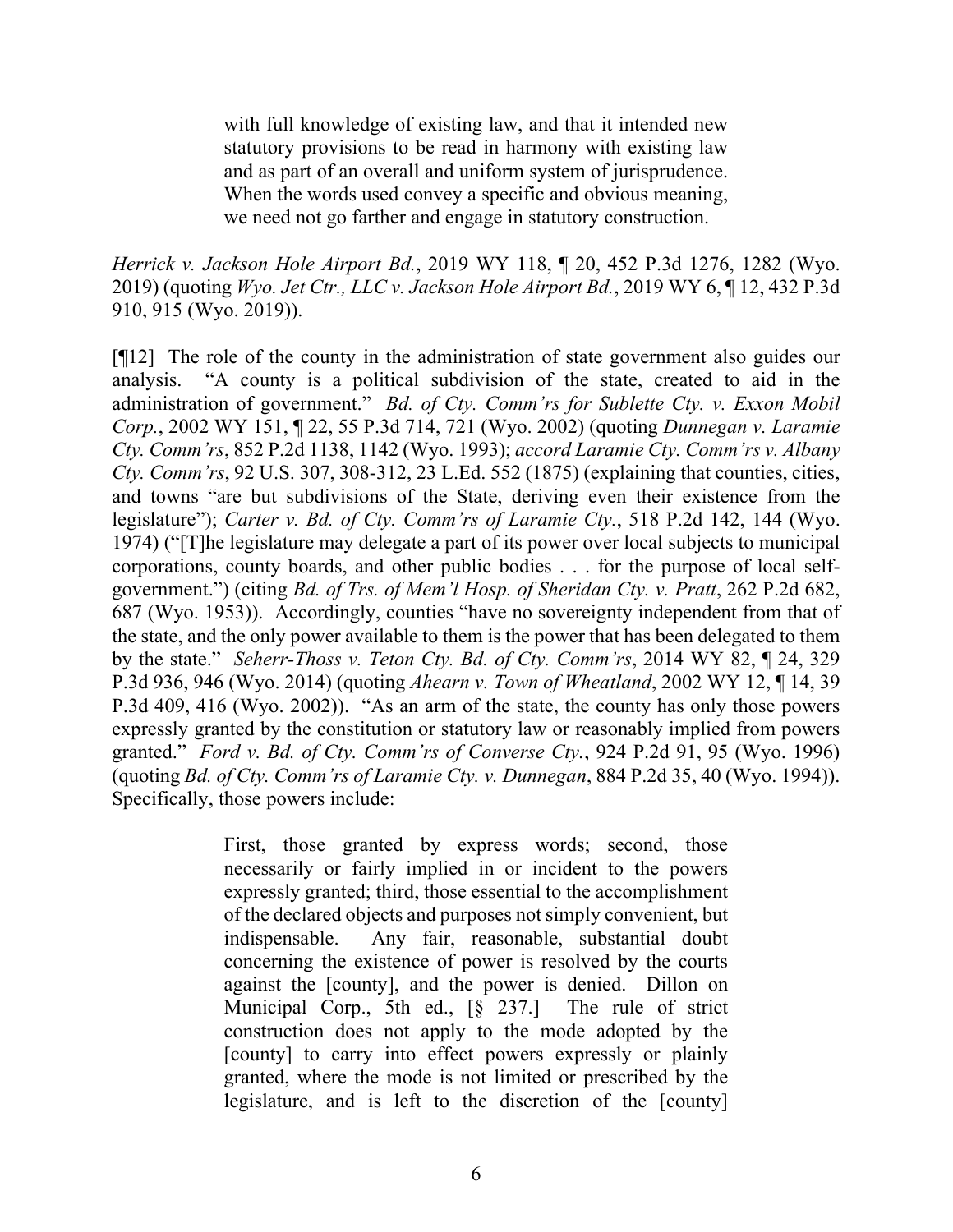authorities. In such a case the usual test of validity of the act of a [county] is whether it is reasonable. *Id.* § 239.

*Schoeller v. Bd. of Cty. Comm'rs of Park Cty.*, 568 P.2d 869, 876 (Wyo. 1977) (quotation marks omitted). We have also stated that "the powers of a county are usually more restricted than those of a municipal corporation." *Vandehei Developers v. Public Serv. Comm'n of Wyo.*, 790 P.2d 1282, 1286 (Wyo. 1990) (quoting *Schoeller*, 568 P.2d at 875).

[ $[$ [13] The plain language of section 101(a)(iii) grants the Commissioners authority to create a board of trustees with the power "to control, maintain and manage the fairgrounds" and "to conduct . . . fairs[.]" *See Anderson v. Bd. of Cty. Comm'rs of Teton Cty.*, 2009 WY 122, ¶ 22, 217 P.3d 401, 407 (Wyo. 2009) ("[T]he permissive word 'may' authorizes the specified action, but does not require it."). The Fair Board claims the language in section 102(c) stating that the "board has perpetual existence" expressly prohibits the Commissioners from dissolving the Fair Board. Read in context, however, that section merely excuses the Fair Board from filing requirements typically imposed on Wyoming corporations. Wyo. Stat. Ann. § 18-9-102(b) ("Upon filing the certificate the board of trustees is a body corporate."); Wyo. Stat. Ann. § 18-9-102(c) ("The board has perpetual existence *and it is not necessary to file any certificate other than that filed upon the original organization*.") (emphasis added). Neither section 101 nor section 102 provide the Commissioners express authority to dissolve the Fair Board. Thus, the issue is whether the power to dissolve the Fair Board can be "necessarily or fairly implied in" the Commissioners' permissive authority to establish it.

[ $[14]$ ] In concluding that section 18-9-101(a)(iii) granted the Commissioners implied authority to dissolve the Fair Board, the district court reasoned:

> The County Commissioners possess the implied power to dissolve a board that they were granted the power to create. This is necessarily and fairly implied from, and incident to, their express power to create the Board in the first instance. W.S. § 18-9-101(a)(iii). In addition, the entire section read as a whole evidences the legislature's intent to grant broad authority to the Commission to create, fund, and manage fair and other recreational resources. The County Commissioners are responsible for, and must approve, acquisitions of land and are empowered to establish and collect taxes through mil levy to fund those responsibilities.

> *One of the ways, though not the only way*, a county can carry out those functions is to create a Fair Board, though they are not required to do so. The Fair Board being *a mechanism available* to the Commission, it is a reasonable reading of the statute that *it is essential they have the authority to dissolve*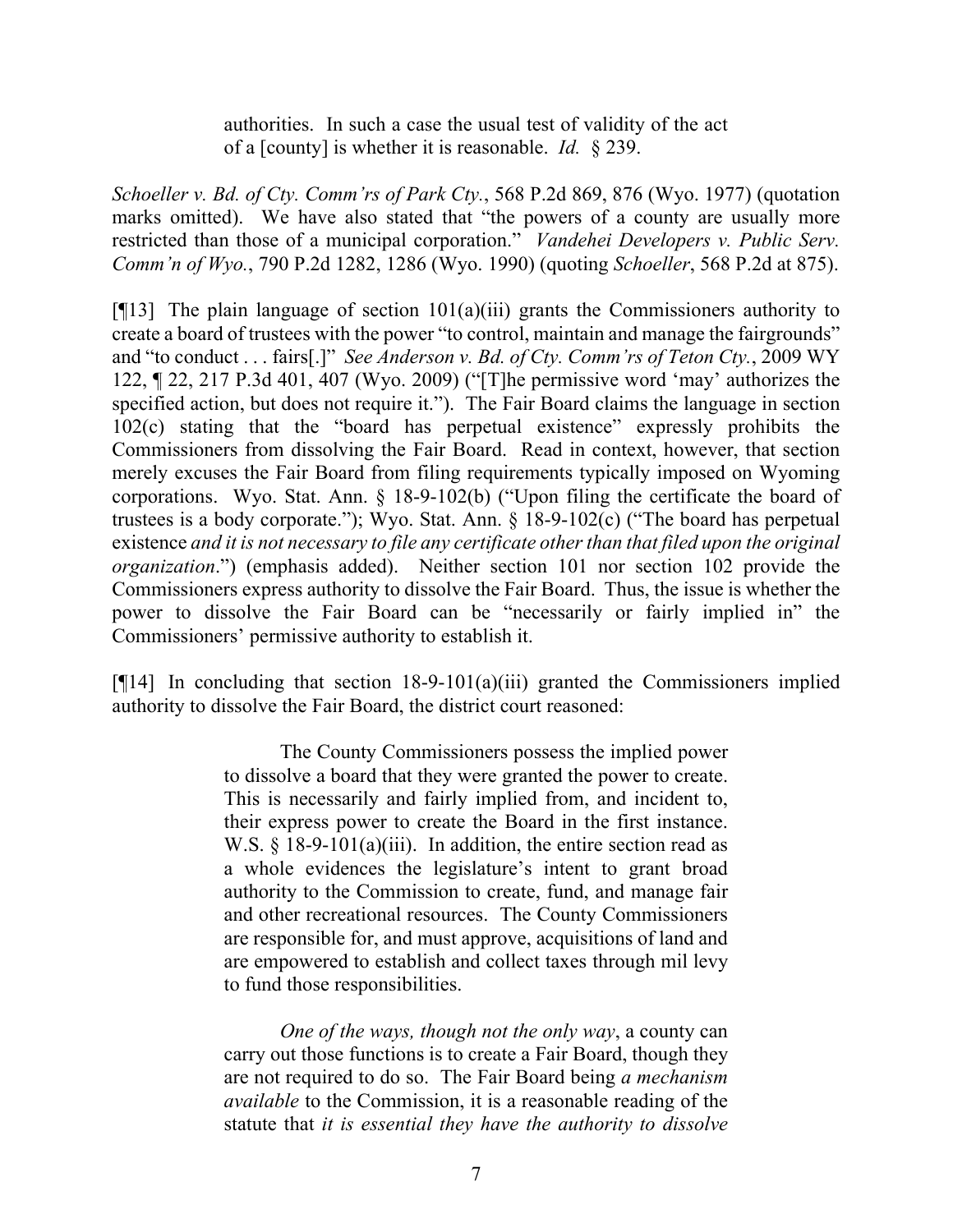*that mechanism and continue to meet their obligations by other means.* 

# (Emphasis added.)

[¶15] The district court relied on *State ex rel. Wyoming Agr. Coll. v. Irvine*, 84 P. 90 (Wyo. 1906) and *Wright v. City of Florence*, 93 S.E.2d 215 (S.C. 1956) for its conclusion that the Commissioners "possess the implied power to dissolve a board that they were granted the power to create." But both of those cases pertain to bodies with broader authority than counties have been granted. In *Irvine*, we considered the legislature's authority to dissolve an institution that it had created and held: "Having all the power that exists anywhere to establish an institution, [the legislature] necessarily has the power to dissolve it, unless the doing so involves the violation of some constitutional provision." 84 P. at 107. *Irvine's*  holding does not apply here because this case does not concern the legislature's authority to dissolve a legislatively created institution. *Irvine* relied heavily on the principle that, subject to constitutional limitations, "the power of the Legislature over [public institutions] is unrestrained, and its authority supreme," stating:

> The Legislature is vested with all legislative powers of the state; it may do anything within the domain of legislation which is not repugnant to the state or federal Constitutions; and constitutional restrictions upon the Legislature are not to be enlarged by construction beyond their terms. Moreover, the power of establishing public institutions is by the Constitution expressly vested in the Legislature.

*Id.* at 106. The same is not true of counties. As noted, counties "are purely auxiliaries of the state . . . and the statutes confer upon them all the powers they possess[.]" *State ex rel. Bd. of Comm'rs of Goshen Cty. v. Snyder*, 212 P. 771, 781 (Wyo. 1923). In contrast to the legislature, counties

> are governments of enumerated powers, acting by delegated authority, so that while the State legislature may exercise such powers of government coming within a proper designation of legislative power as are not expressly or impliedly prohibited, the local authorities can exercise only those which are expressly or impliedly conferred, and subject to such regulations or restrictions as are annexed to the grant.

*Schoeller*, 568 P.2d at 876 (citing *Lakota Oil & Gas Co. v. City of Casper*, 116 P.2d 861 (Wyo. 1941)). Thus, *Irvine* is not relevant to the scope of a county's more limited authority.

[¶16] Likewise, *Wright* does not discuss the scope of a county's statutorily delegated authority. Instead, it considered a municipality's authority to repeal an ordinance that it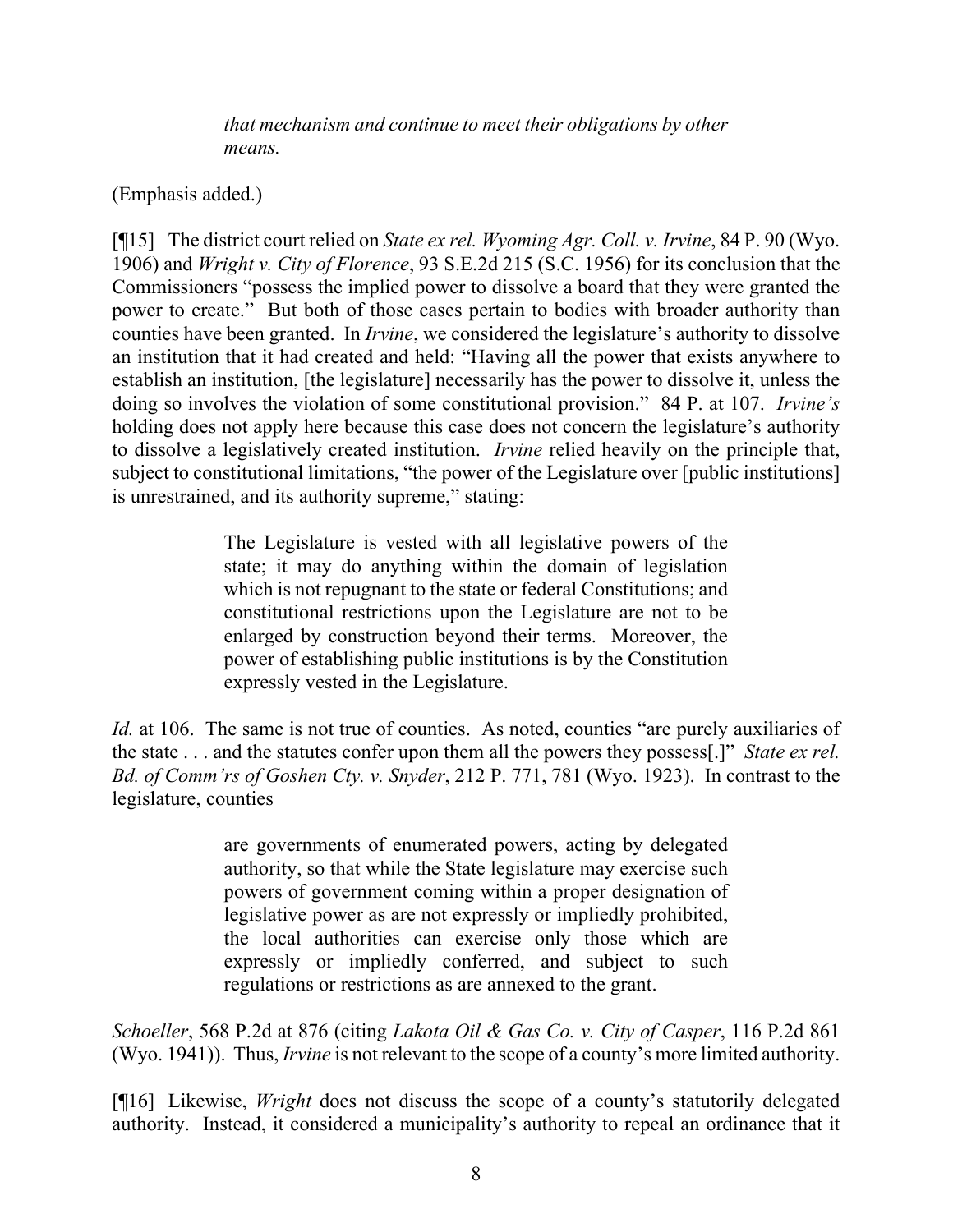had enacted. *Wright*, 93 S.E.2d at 216. The Court's analysis was guided by the statute granting the municipality authority to adopt the ordinance at issue, which stated its intent "to extend and enlarge the powers of such municipalities[.]" *Id.* No such language exists in the statute at issue here. Moreover, we have explained that "the powers of a county are usually more restricted than those of a municipal corporation," *Vandehei Developers*, 790 P.2d at 1286, which is particularly true in relation to a municipality's broad local "police powers" exercised via municipal ordinance. *See Dunnegan*, 852 P.2d at 1142 ("The county enforces state statutes and laws. It does not enact laws. A municipality may, on the other hand, enact ordinances with criminal penalties which it enforces through its police departments and municipal courts."); *see also* Osborne M. Reynolds, Jr., *Local Government Law* § 6 Distinction Between Public (or Municipal) Corporations and Public Quasi-Corporations, at 19-20 (2d. ed. 2001) (explaining that municipalities typically have broader powers of local government than counties); E. George Rudolph, *Wyoming Local Government Law* § 4.1, at 119 (1985) (describing municipalities' very broad "police power . . . to adopt and enforce regulatory ordinances").

[¶17] Another case relied on by the Commissioners in this appeal is no more persuasive. In *Mariano & Assoc., P.C. v. Bd. of Cty. Comm'rs of the Cty. of Sublette*, 737 P.2d 323, 329 (Wyo. 1987), we stated that "a board, officer or governing body should not contract away either the discretion of future decision makers or more importantly the fiscal welfare of the citizens that they were elected or appointed to serve." The Commissioners rely on this statement for the proposition that a board of county commissioners should not be "bound by the legislative or policy decisions of its predecessors." However, *Mariano*  concerned whether "a contract with a governmental entity which extends beyond the contracting official's term of office" was voidable by subsequent officials. *Id.* at 324. We are not confronted with the question of whether the Commissioners have had their discretion contracted away by previous county officials. Instead, our task is to determine what discretion to dissolve the Fair Board, if any, the legislature has granted the Commissioners.

[¶18] The district court concluded that appointment of a board of trustees is merely one way in which the Commissioners can conduct a county fair. The plain language of section 18-9-101 leads to the opposite conclusion: appointment of a board of trustees is the *only*  way in which the Commissioners can conduct a county fair. Section 101 authorizes the Commissioners to "[a]cquire lands and other property for fairgrounds"; "[c]onstruct, maintain and operate" various recreational structures; and raise funds to be expended as statutorily authorized for operation of the fair. Wyo. Stat. Ann. § 18-9-101(a)(i)-(iv). The legislature vested the authority "to control, maintain and manage the fairgrounds . . . and to conduct agricultural, industrial and other fairs and exhibitions" in the board of trustees.<sup>[1](#page-9-0)</sup>

<span id="page-9-0"></span><sup>&</sup>lt;sup>1</sup> The legislature similarly vests authority to manage and control county hospitals in boards of trustees. Wyo. Stat. Ann. § 18-8-104 (LexisNexis 2019); *see also Pratt*, 262 P.2d at 688 ("[T]he management of the [county] hospital is in the hands of the board, and the county, as such, plays but a minor part in that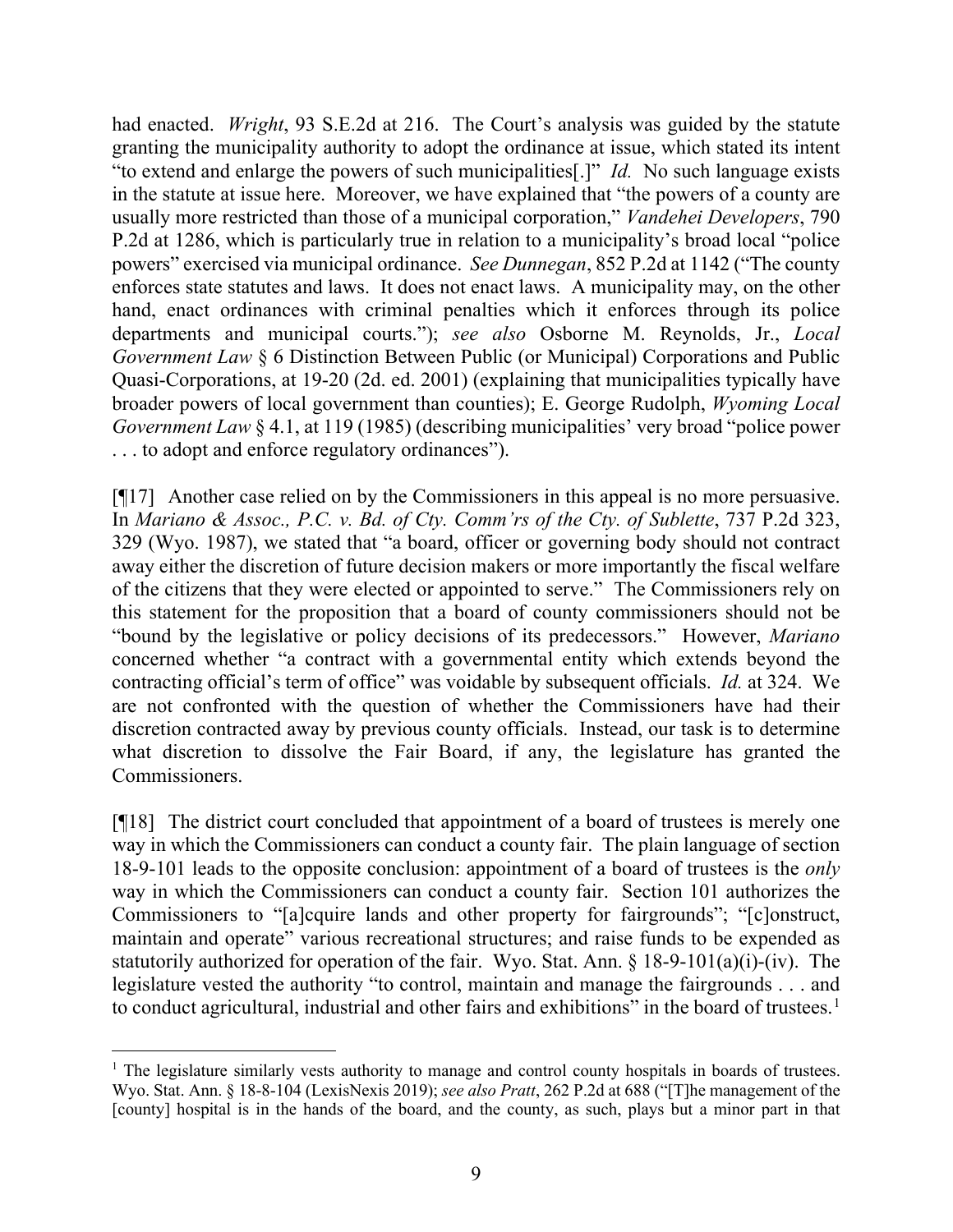Wyo. Stat. Ann. § 18-9-101(a)(iii)-(iv). The legislature has identified a board of trustees as the means by which a county must conduct a county fair.<sup>[2](#page-10-0)</sup> It is true that the Commissioners are not required to appoint a board of trustees (just as they are not required to acquire fairgrounds, construct and maintain recreational structures, or raise money or incur indebtedness for the fair). Wyo. Stat. Ann. § 18-9-101(a)(iii) ("Each board of county commissioners *may* . . . [a]ppoint a board of trustees.") (emphasis added). But if the Commissioners exercise that permissive authority by choosing not to appoint a board of trustees, no entity with authority to conduct the county fair exists.

[¶19] The Commissioners' Resolution clearly contemplates that the county fair will continue without a board of trustees. *See, e.g.*, Resolution at ¶ II (stating that the newly created Events Department would be responsible for "the operations and carrying forward of the Laramie County Fair").<sup>[3](#page-10-1)</sup> Although we appreciate the Commissioners' desire to consolidate and streamline management of county recreational activities, the legislature has identified the means by which a county must conduct a county fair, and deviation from that procedure is beyond its authority. *Schoeller*, 568 P.2d at 877 ("When the statutory delegation of power to a local government entity specifies a procedure to be followed in the exercise of that power, the procedure becomes a condition of and restriction upon the grant."). The rules of statutory construction, along with the restrictive approach our precedent takes to county powers, compel the conclusion that the Commissioners lack the implied authority to dissolve the Fair Board under these circumstances.<sup>[4](#page-10-2)</sup>

[¶20] Having concluded that the Commissioners did not have authority to dissolve the Fair Board, we must also conclude that the district court erred in holding that the Fair Board

connection."). The Fair Board argues that the statutory section in the chapter governing memorial hospitals entitled "Dissolution," Wyo. Stat. Ann. § 18-8-109, and the lack of a similar "Dissolution" section in the chapter governing fairgrounds, evidences "that the legislature did not intend for the boards of county commissioners to dissolve the county fair boards of trustees once created." This argument ignores that Wyo. Stat. Ann. § 18-8-109 does not concern a board of county commissioners' authority to dissolve the board of trustees of a county hospital. Instead, it grants the board of trustees authority to dissolve the hospital itself, subject to approval by the commissioners. *Id.* ("[T]he trustees of a memorial hospital may vote to dissolve and terminate the county memorial hospital.").

<span id="page-10-0"></span><sup>2</sup> Prior to 1977, the statutes authorized county commissioners to maintain, manage and conduct fairs. *See* Wyo. Comp. Stat. § 26-801 (1951); 1915 Wyo. Sess. Laws ch. 54, § 1, at 45. When the legislature recodified statutes relating to counties in 1977, *see generally* 1977 Wyo. Sess. Laws, pp. 294-399, county commissioners retained their authority to acquire lands for fairgrounds, but the legislature removed the commissioners' prior express authority to "maintain, manage and conduct agricultural, industrial and other fairs." *Compare* 1977 Wyo. Sess. Laws 388 (current version at Wyo. Stat. Ann. § 18-9-101 (2019)) (granting no such authority) *with* Wyo. Comp. Stat. § 26-801 (1951) (granting such authority), *and* 1915 Wyo. Sess. Laws ch. 54, § 1, at 45 (same).

<span id="page-10-1"></span><sup>&</sup>lt;sup>3</sup> The Events Department is not a board of trustees and operates "under the direct supervision of the Laramie County Commissioners." *See* Resolution at I. Further, the newly appointed "Laramie County Events Advisory Board" functions only in "an advisory capacity." *Id.* at VI.

<span id="page-10-2"></span><sup>4</sup> We do not decide whether the Commissioners have authority to dissolve the Fair Board in the event they choose to discontinue the county fair.